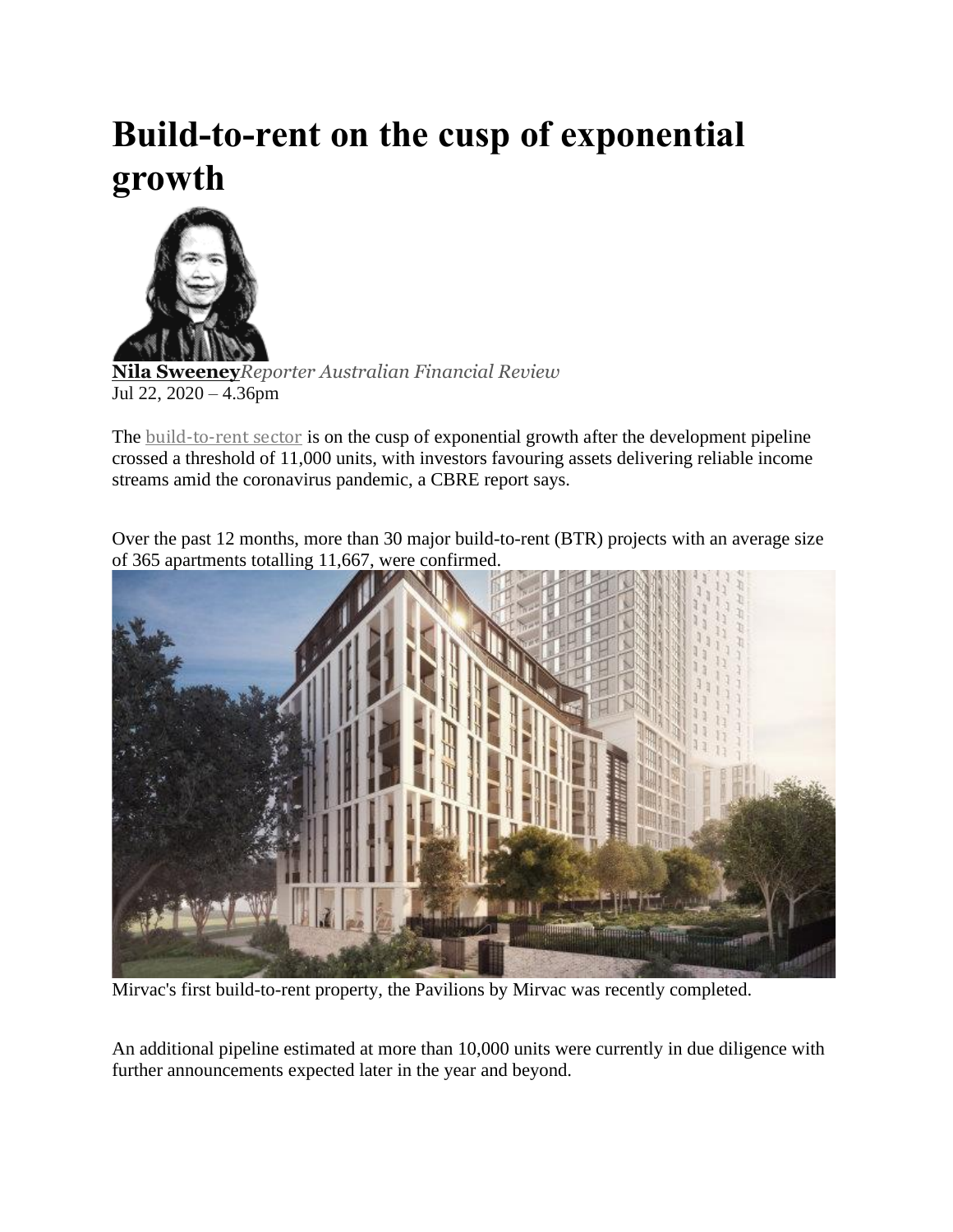Offshore institutional funding accounts for over 50 per cent of the total pipeline, signalling the global attraction of the stable cash flow from BTR in a low-yield environment, CBRE's associate director of structured transactions and advisory Puian Mollaian said.

"The sector is bound to [experience](https://www.afr.com/property/residential/sentiment-turns-in-favour-of-build-to-rent-20200219-p542d1) some significant growth in the coming years, although we're starting from a very low base," Mr Mollaian said.

"Over the last 12 to 24 months, the narrative about BTR has changed, and people are a lot more interested in hearing about it.

"But it's a matter of getting those initial wave of projects out of the ground, to create the momentum so everybody in the market can see, feel and touch the product.

"Those initial project completions will be a watermark moment for the market to validate BTR thesis."

Mr Mollaian says the BTR sector has the potential to grow rapidly within the next 5 years but the government and the banks needed to come on board.

"We expect the momentum to be maintained with more projects announced as developers work through a pipeline of several thousand units currently under due diligence," he said.

"If the UK, which is about five to ten years ahead of Australia in terms of BTR development is anything to go by, then we may be on the cusp of seeing some exponential growth in the sector.

"But the government needs to be more supportive by creating a level playing field and not penalising the sector with taxes and the banks need to be a bit more embracing."

## **Melbourne leads the way**

So far, Melbourne has captured the lion share of the pipeline, accounting for more than 50 per cent of the national market, in part due to the wider availability of suitable development sites at more affordable prices compared to Sydney, said Mr Mollaian.

A total of 16 projects have been announced, including three Mirvac developments at 395 Albert St, Brunswick, 91-111 Therry Street and 7-23 Spencer Street in Melbourne's CBD.

Grocon has three developments located at 685 LaTrobe St, Docklands, 255-266 City Street, Southbank and 261-271 Bridge Street, Richmond.